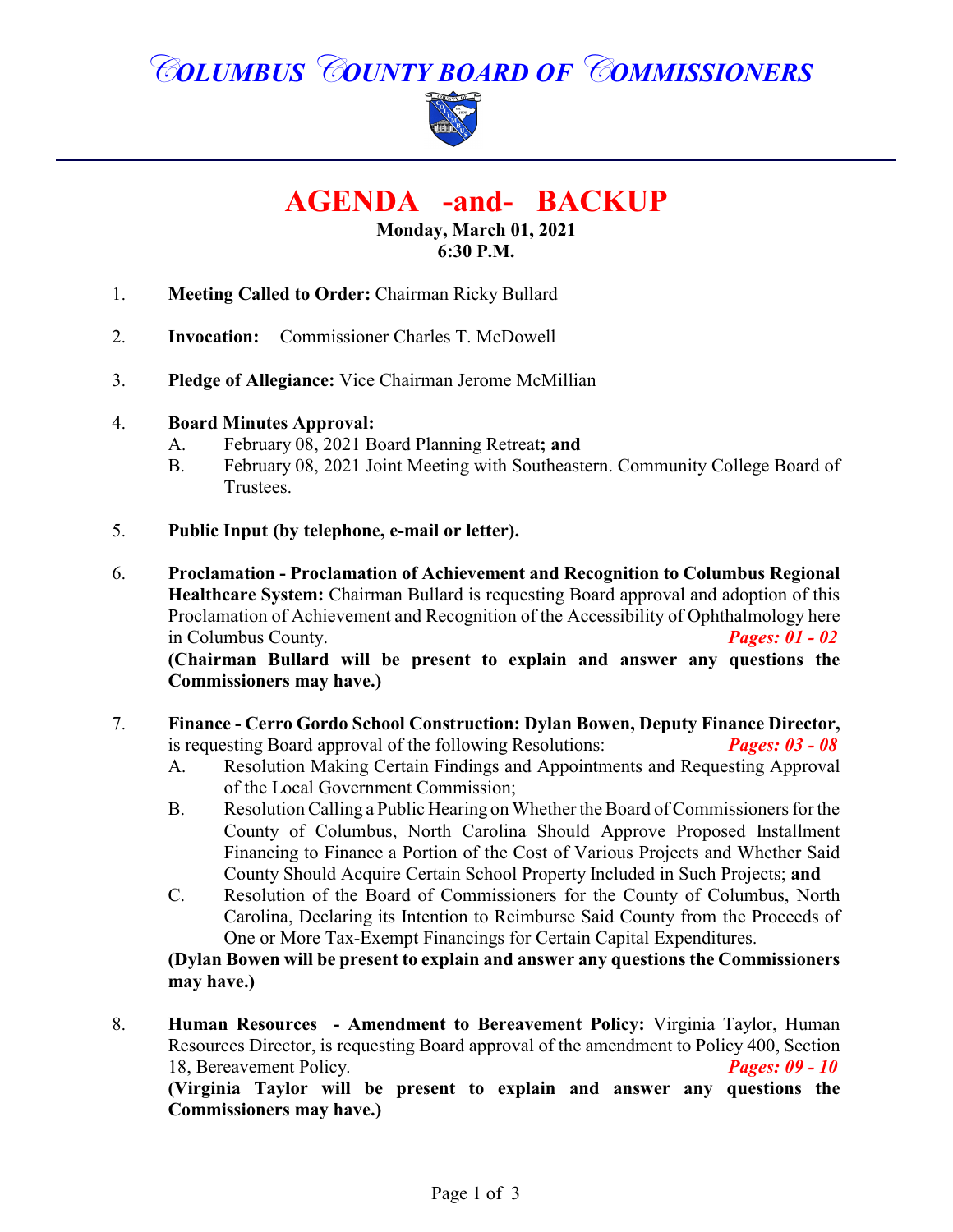- 9. **Finance Approval of Work Order:** Dylan Bowen, Deputy Finance Director, is requesting Board approval of Work Order Number 2 from First Tryon Advisors in the amount of \$50,000.00. *Pages: 11 - 13* **(Dylan Bowen will be present to explain and answer any questions the Commissioners may have.)**
- 10. **Economic Development Resolution of Support for Grant Application:** Dr. GaryLanier, Economic Development Director, is requesting Board approval of this Resolution for a Building Re-Use Project, SEAL, for \$200,000, with a local match of 5%. *Pages: 14 - 15* **(Dr. Gary Lanier will be present to explain and answer any questions the Commissioners may have.)**
- 11. **Economic Development Resolution of Support for Grant Application:** Dr. GaryLanier, Economic Development Director, is requesting Board approval of this Resolution for a Building Re-Use Project, Ag-Blend, for \$103,000, with a local match of 5%. *Pages: 16 - 17* **(Dr. Gary Lanier will be present to explain and answer any questions the Commissioners may have.)**
- 12. **Governing Body Employment Agreement for Edwin H. Madden, Jr.:** Chairman Ricky Bullard is requesting Board Approval of the Employment Agreement for Edwin H. Madden, Jr. *Pages: 18 - 27* **(Chairman Bullard will be present to explain and answer any questions the Commissioners may have.)**
- 13. **Appointments Committees/Boards/Commissions:** June B. Hall, Clerk to the Board, is requesting the following appointments/re-appointments/replacements be made to the following boards/committees/commissions. *Page: 28* **(June B. Hall, Clerk to the Board, will be present to explain and answer any questions the Commissioners may have.)**

| <b>COMMITTEE</b>                                                        | ZONE/<br>EB | PERSON(S) | <b>EXPIR.</b><br><b>DATE</b> |
|-------------------------------------------------------------------------|-------------|-----------|------------------------------|
| Cape Fear RPO Rural Transportation Advisory<br>Committee (2 year terms) | Alternate   | -Vacant-  |                              |
| Juvenile Crime Prevention Council                                       | Ш           | -Vacant-  | <b>HOLD</b>                  |

14. **Governing Body - Columbus Regional Healthcare System Audit Presentation:** June B. Hall, Clerk to the Board, is requesting a date and time established for the presentation of the annual audit **(Virtual Meeting)**. *Page: 29* **(June B. Hall will be present to explain and answer any questions the Commissioners may have.)**

**RECESS REGULAR SESSION and enter into COLUMBUSCOUNTYWATERand SEWER DISTRICTS I, II, III, IV and V BOARD MEETING**

15. **Columbus County Water and Sewer Districts I, II, III and V - Bids for Water Line Extensions:** Gail Edwards, Assistant to the Manager, is requesting Board approval of the low bidder, Ralph Hodge Construction, for water line extensions, and approval to move